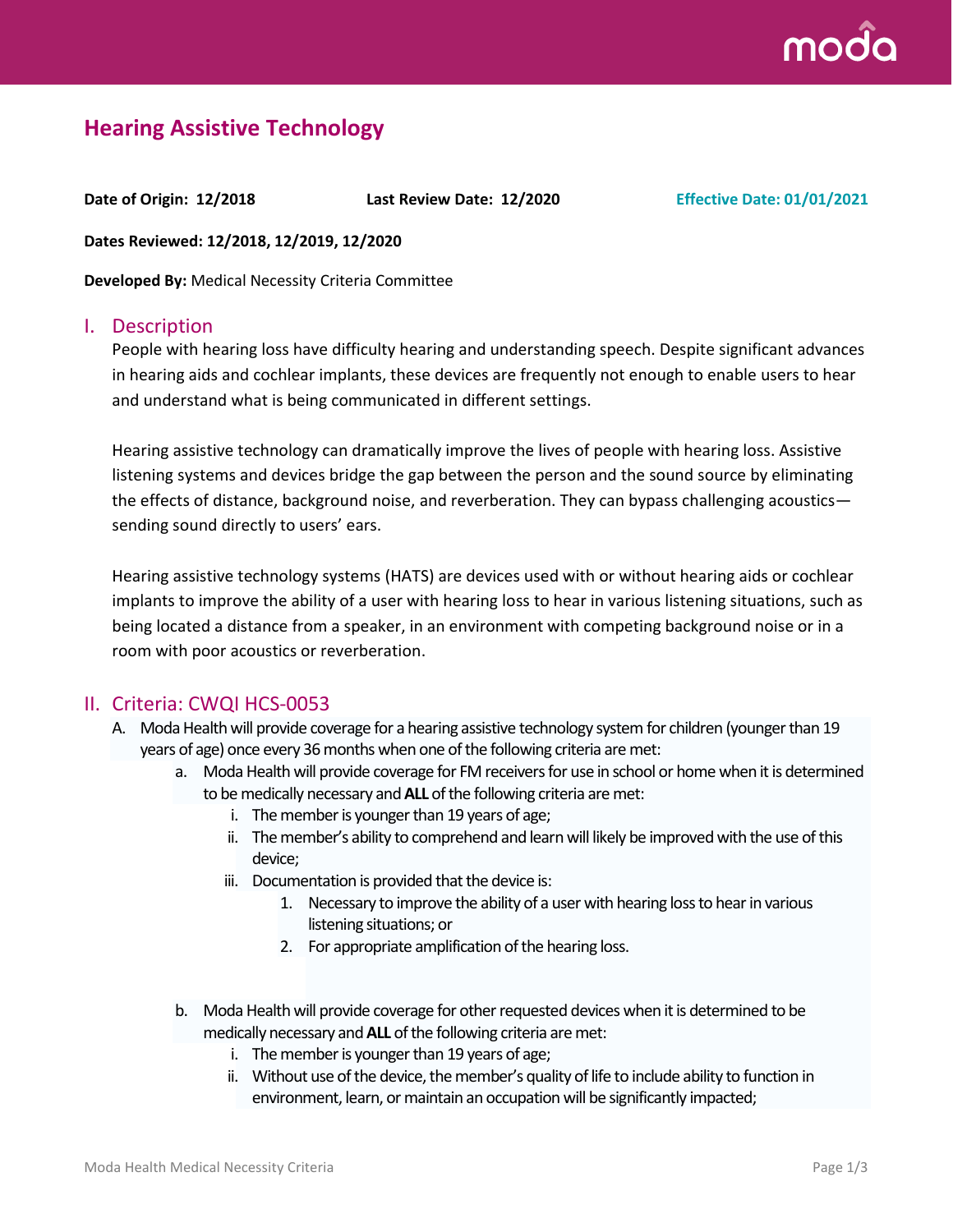- iii. Documentation is provided that the device is:-
	- 1. Necessary to improve the ability of a user with hearing loss to hear in various listening situations; or
	- 2. For appropriate amplification of the hearing loss

# III. Information Submitted with the Prior Authorization Request:

- 1. Medical records from the requesting specialist
- 2. Assessment by an audiologist or otolaryngologist

### IV. CPT or HCPC codes covered when criteria requirements are met:

| <b>Codes</b> | <b>Description</b>                                                                         |
|--------------|--------------------------------------------------------------------------------------------|
| V5267        | Hearing aid or assistive listening device/supplies/accessories, not otherwise<br>specified |
| V5268        | Assistive listening device, telephone amplifier, any type                                  |
| V5269        | Assistive listening device, alerting, any type                                             |
| V5270        | Assistive listening device, television amplifier, any type                                 |
| V5271        | Assistive listening device, television caption decoder                                     |
| V5272        | Assistive listening device, tdd                                                            |
| V5273        | Assistive listening device, for use with cochlear implant                                  |
| V5274        | Assistive listening device, not otherwise specified                                        |
| V5281        | Assistive listening device, personal fm/dm system, monaural, (1 receiver,                  |
|              | transmitter, microphone), any type                                                         |
| V5282        | Assistive listening device, personal fm/dm system, binaural, (2 receivers,                 |
|              | transmitter, microphone), any type                                                         |
| V5283        | Assistive listening device, personal fm/dm neck, loop induction receiver                   |
| V5284        | Assistive listening device, personal fm/dm, ear level receiver                             |
| V5285        | Assistive listening device, personal fm/dm, direct audio input receiver                    |
| V5286        | Assistive listening device, personal blue tooth fm/dm receiver                             |
| V5287        | Assistive listening device, personal fm/dm receiver, not otherwise specified               |
| V5288        | Assistive listening device, personal fm/dm transmitter assistive listening device          |
| V5289        | Assistive listening device, personal fm/dm adapter/boot coupling device for                |
|              | receiver, any type                                                                         |
| V5290        | Assistive listening device, transmitter microphone, any type                               |
| E1399        | Durable medical equipment, miscellaneous                                                   |

#### V. CPT or HCPC codes NOT covered:

| <b>Codes</b> | <b>Description</b> |
|--------------|--------------------|
| N/A          | N/A                |